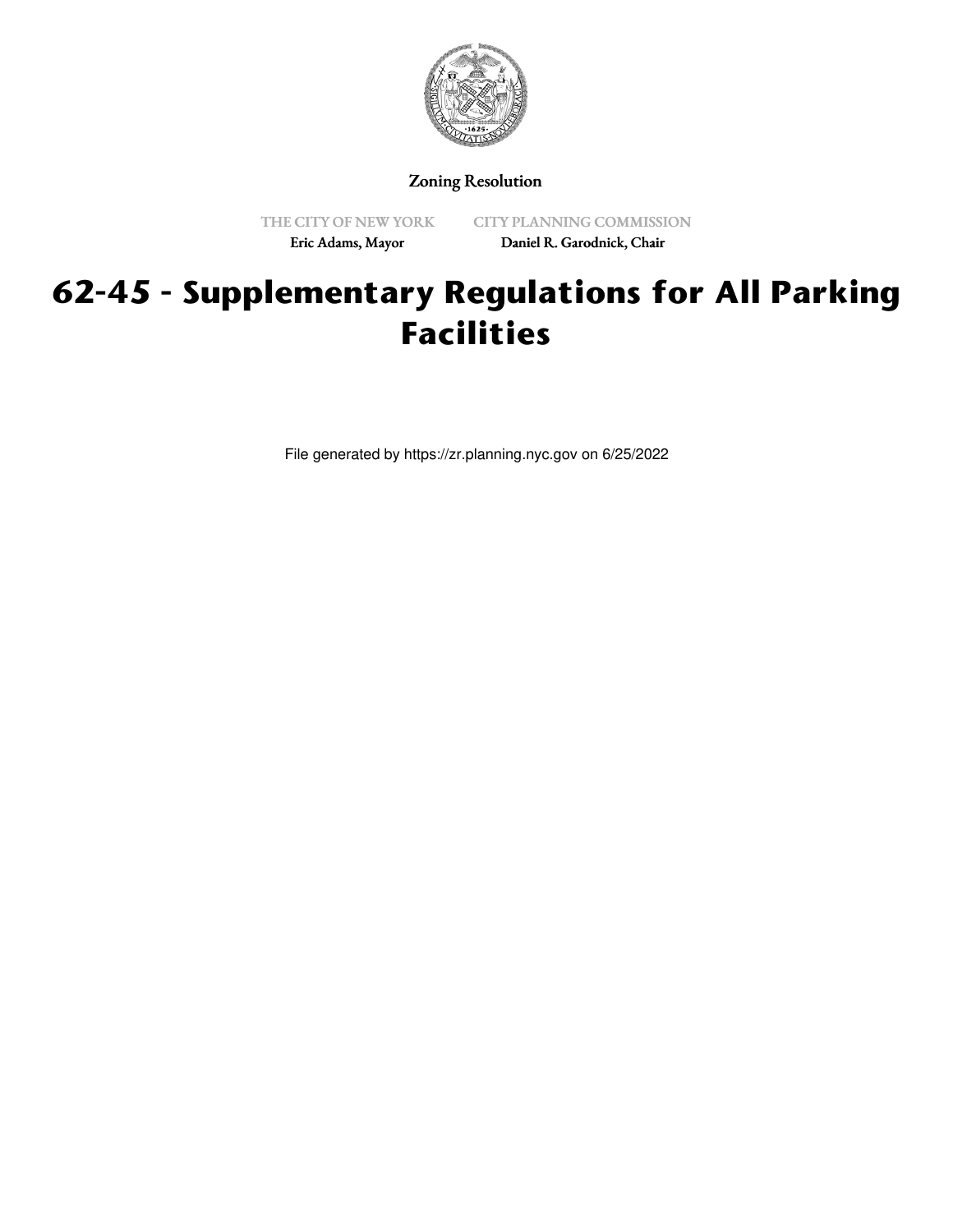## **62-45 - Supplementary Regulations for All Parking Facilities**

LAST AMENDED 2/2/2011

The applicable district regulations for #developments# with #accessory# or public parking facilities are further modified by this Section.

#### **62-451 - Parking spaces on floating structures**

LAST AMENDED 4/22/2009

No #accessory# parking spaces shall be located on a #floating structure# except in conjunction with a special permit pursuant to Section 62-834 (Uses on floating structures).

## **62-452 - Off-site parking in public parking facilities**

LAST AMENDED 4/22/2009

Notwithstanding the provisions of Section 12-10 (DEFINITIONS), a #public parking garage# or #public parking lot# may include permitted or required #accessory# off-street parking spaces which are #accessory# to #uses# on a separate #zoning lot#, provided that:

- (a) the #uses# to which they are #accessory# are on a #zoning lot# within a #waterfront block#;
- (b) the entrance to the facility is not further than 1,000 feet from the nearest boundary of the #zoning lot# occupied by the #uses# to which it is #accessory#; and
- (c) the ownership requirement for such #accessory# off-street parking spaces is satisfied by an interest commensurate with the interest of the principal #use#.

Whenever #accessory# parking spaces are provided off-site within a public parking facility, the number of spaces and the #use# to which they are #accessory# shall be recorded on the certificates of occupancy for both the principal #use# and the public parking facility.

### **62-453 - Screening requirements for parking facilities on waterfront blocks**

LAST AMENDED 4/22/2009

- (a) Open parking areas on #waterfront blocks# shall be screened from all adjoining #zoning lots# pursuant to Section 62-655 (Planting and trees), paragraph (a)(7)(iii), or from a #street# or an #upland connection# pursuant to Section 37-921 (Perimeter landscaping). Screening may be interrupted only by vehicular or pedestrian entrances.
- (b) All parking garages that occupy the ground floor frontage along any #street# or #upland connection# shall be screened in accordance with the planting requirements of Section 62-655.
- (c) For parking garages on #piers#, at least 50 percent of the perimeter wall area on all sides fronting on public access areas, up to a height of 15 feet, shall consist of clear or lightly tinted transparent material or latticework.